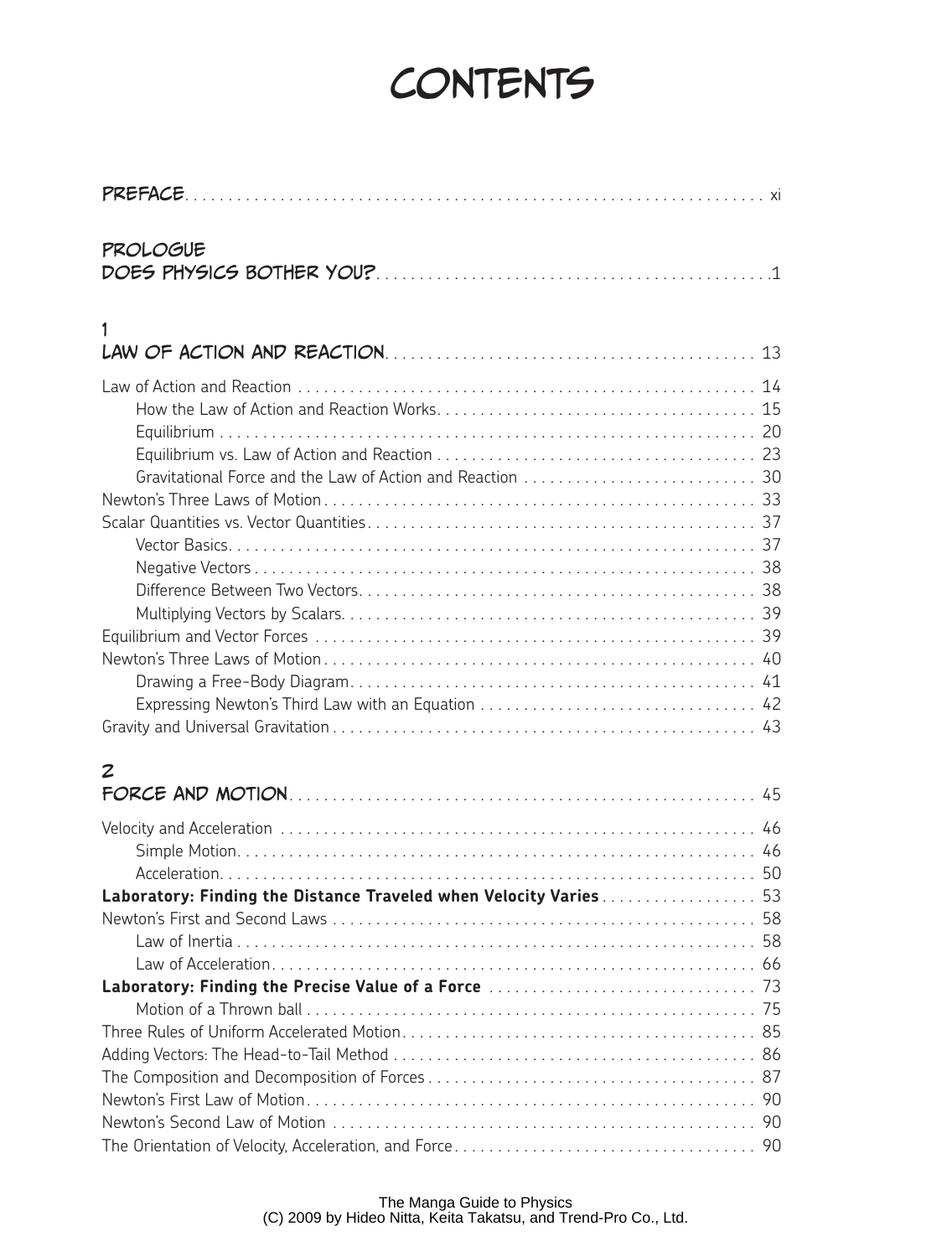| Using the Area of a V-T Graph to Find the Distance Traveled by an Object 100 |  |
|------------------------------------------------------------------------------|--|

## 3

| Laboratory: Difference in Momentum due to a Difference in Mass 109 |
|--------------------------------------------------------------------|
|                                                                    |
| Laboratory: Finding the Momentum of a Stroke  117                  |
|                                                                    |
| Newton's Third Law and the Conservation of Momentum 120            |
| Laboratory: Outer Space and the Conservation of Momentum 126       |
|                                                                    |
|                                                                    |
|                                                                    |
|                                                                    |
|                                                                    |
|                                                                    |
|                                                                    |
|                                                                    |
|                                                                    |
| Law of Action and Reaction vs. Law of Conservation of Momentum 146 |
|                                                                    |

## 4

| Laboratory: What's the Difference Between Momentum and Kinetic Energy? 162 |  |
|----------------------------------------------------------------------------|--|
|                                                                            |  |
|                                                                            |  |
| Laboratory: Work and the Conservation of Energy  172                       |  |
|                                                                            |  |
| Laboratory: The Relationship Between Work and Kinetic Energy 178           |  |
|                                                                            |  |
|                                                                            |  |
|                                                                            |  |
|                                                                            |  |